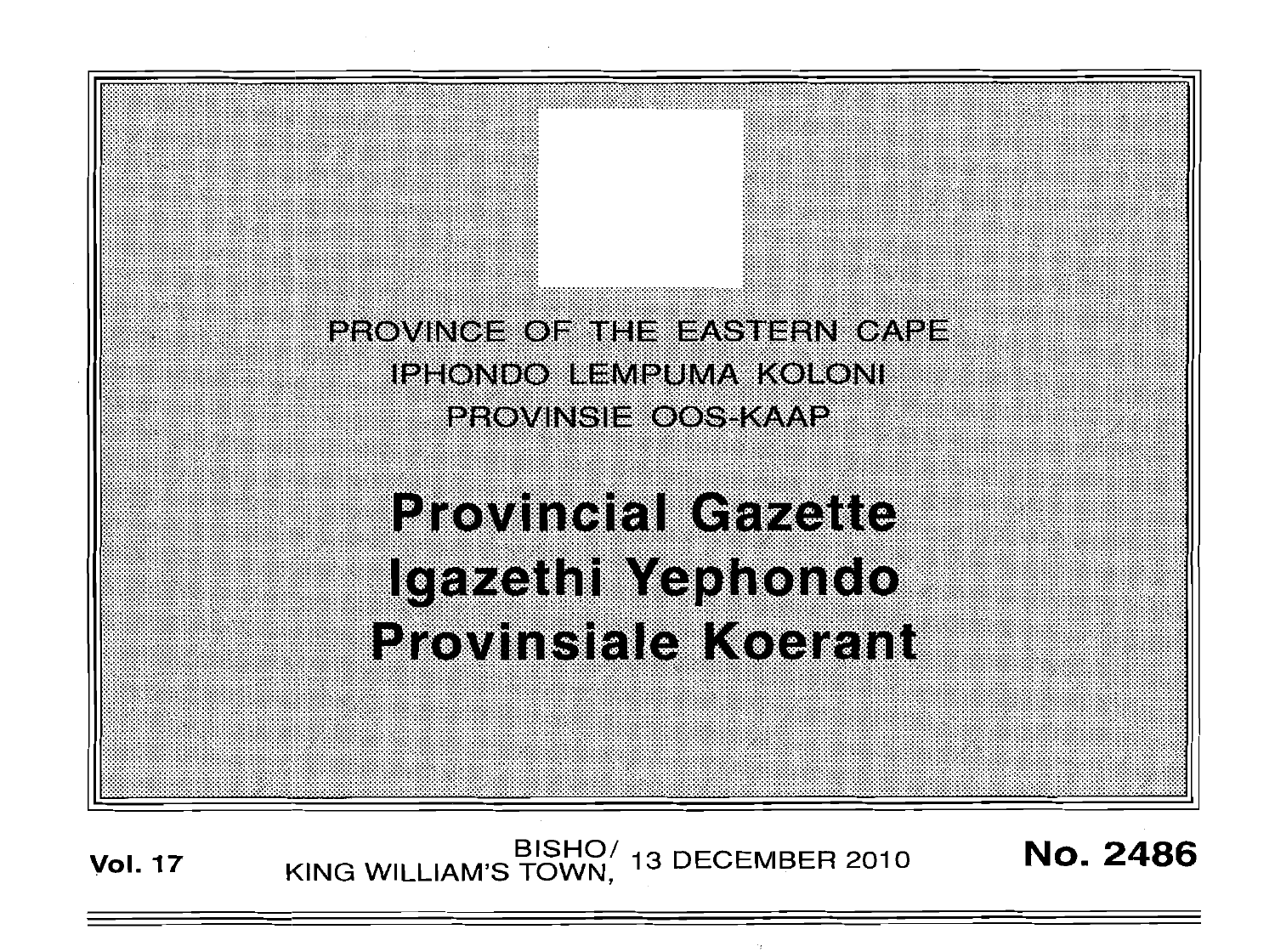## IMPORTANT NOTICE

The Government Printing Works will not be held responsible for faxed documents not received due to errors on the fax machine or faxes received which are unclear or incomplete. Please be advised that an "OK" slip, received from a fax machine, will not be accepted as proof that documents were received by the GPW for printing. If documents are faxed to the GPW it will be the sender's responsibility to phone and confirm that the documents were received in good order.

Furthermore the Government Printing Works will also not be held responsible for cancellations and amendments which have not been done on original documents received from clients.

## CONTENTS ·INHOUD

| No. |                                                                                                                             | No | Gazette<br>No. |
|-----|-----------------------------------------------------------------------------------------------------------------------------|----|----------------|
|     | <b>GENERAL NOTICE</b>                                                                                                       |    |                |
| 394 | Less Formal Township Establishment Act (113/1991): Mbhashe Local Municipality: Township establishment: Mboya<br>Settlement. |    | 2486           |
|     |                                                                                                                             |    | 2486           |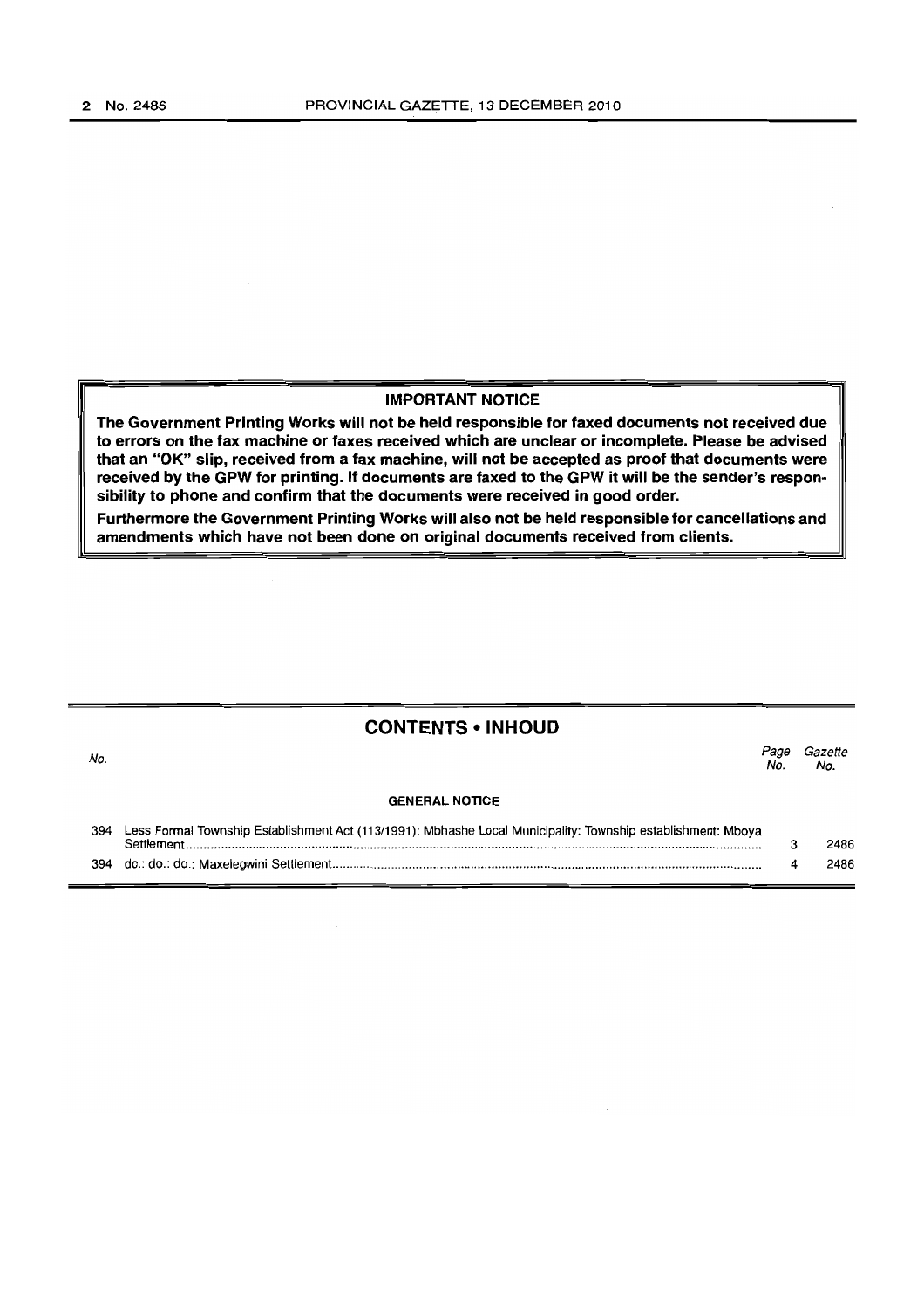# GENERAL NOTICES

## No. 394

## PROVINCE OF THE EASTERN CAPE

## DEPARTMENT OF LOCAL GOVERNMENT AND TRADITIONAL AFFAIRS

#### MBHASHE LOCAL MUNICIPALITY

## LESS FORMAL TOWNSHIP ESTABLISHMENT ACT, 1991 (ACT 113 OF 1991)

## NOTICE OF TOWNSHIP ESTABLISHMENT

I, SICElO GQOBANA, Member of the Executive Council for Local Government and Traditional Affairs, duly authorised thereto, hereby give notice in terms of Section 11 (2) of the Less Formal Township Establishment Act, 1991 (Act 113 of 1991), that an application for establishment of a township on the property specified below has been received and is open to inspection during normal office hours at the office of the Senior Manager, Department of Local Government and Traditional Affairs (Eastern Cape), room no. 4186 until and including 20 December 2010

### PROPOSED TOWNSHIP NAME

Mboya Settlement

### PROPERTY DESCRIPTION

Unregistered state land

## LOCATION

Mboya settlement is located on the outskirts of Willowvale town within Mbhashe Municipality. The site is accessible from the main tarred road and is linkage road from Willowvale to Dutywa.

#### APPLICANT

Messrs PEMRO COMMUNITY CONSULTANTS

### MEC FOR LOCAL GOVERNMENT AND TRADITIONAL AFFAIRS